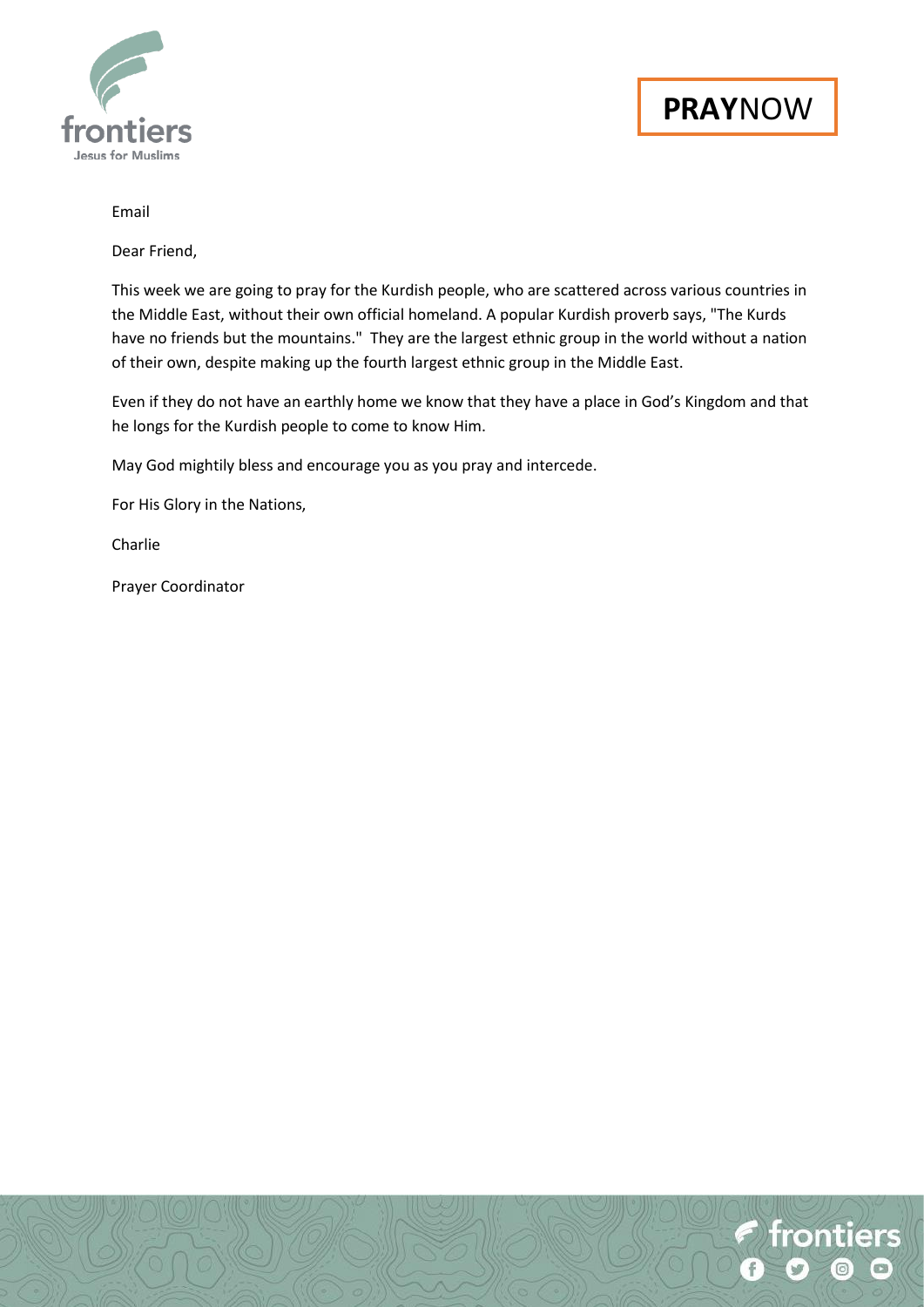

# **PRAY**NOW

# **Monday 6th June**

# **The plight of the Kurds**

The Kurdish people have travelled a difficult road over decades and their trials are still ongoing in many places. They feel they are just the pawns of larger more powerful nations.

In the first Gulf War (1990 – 1991), the Kurds supported the West in their fight against Saddam Hussein in Iraq, in return for the West supporting them with their quest for independence. This didn't happen and when the Kurds were crushed and fled to Turkey and Iran, it was often on foot as there were not enough vehicles to transport everyone.

In the second Gulf War in 2003, the Kurds again fought alongside the coalition that finally removed Saddam, in the hope that they would have greater autonomy and feel like a true partner in Iraq. They also hoped for Western support when they sought to establish their own country within Iraq's borders. The Kurds again fought alongside the coalition against ISIS; a fight which began in 2014 and lasted three years. Again, they hoped for Western support when they held a vote for independence in Iraq once the fighting ended. Once again, this support did not materialise, despite the many years the Kurds had endeavoured to help the Western allies in Iraq.



Since 2014, the Kurds have also helped Syria in its war against IS. When IS launched an attack on Kurdish towns in north eastern Syria, the Kurds - fighting alongside several local Arab militias under the banner of the Syrian Democratic Forces (SDF) alliance and helped by US-led coalition air strikes, weapons and advisers then steadily drove IS out of tens of thousands of square miles of territory in north-eastern Syria and established control over a large stretch of the border with Turkey.

Since the withdrawal of US troops from northern Syria, Turkey has sent its military into northeast Syria to protect its own borders and establish a 20-mile-wide safe zone to resettle 2 million of the 3.5 million Syrian refugees living in Turkey. It has meant Kurds and others living in this region have come under attack. Turkey's government believes the SDF are extensions of the PKK and are terrorist organisations that must be eliminated.

Once again, the Kurds feel that they have helped another country and have been abandoned. They feel they have not been supported and their rights have not been recognised. All their sacrifices have been to no avail and this has led to layers of disappointment, disillusionment and bitterness.

Let's pray for Kurds to know that they have a friend in Christ.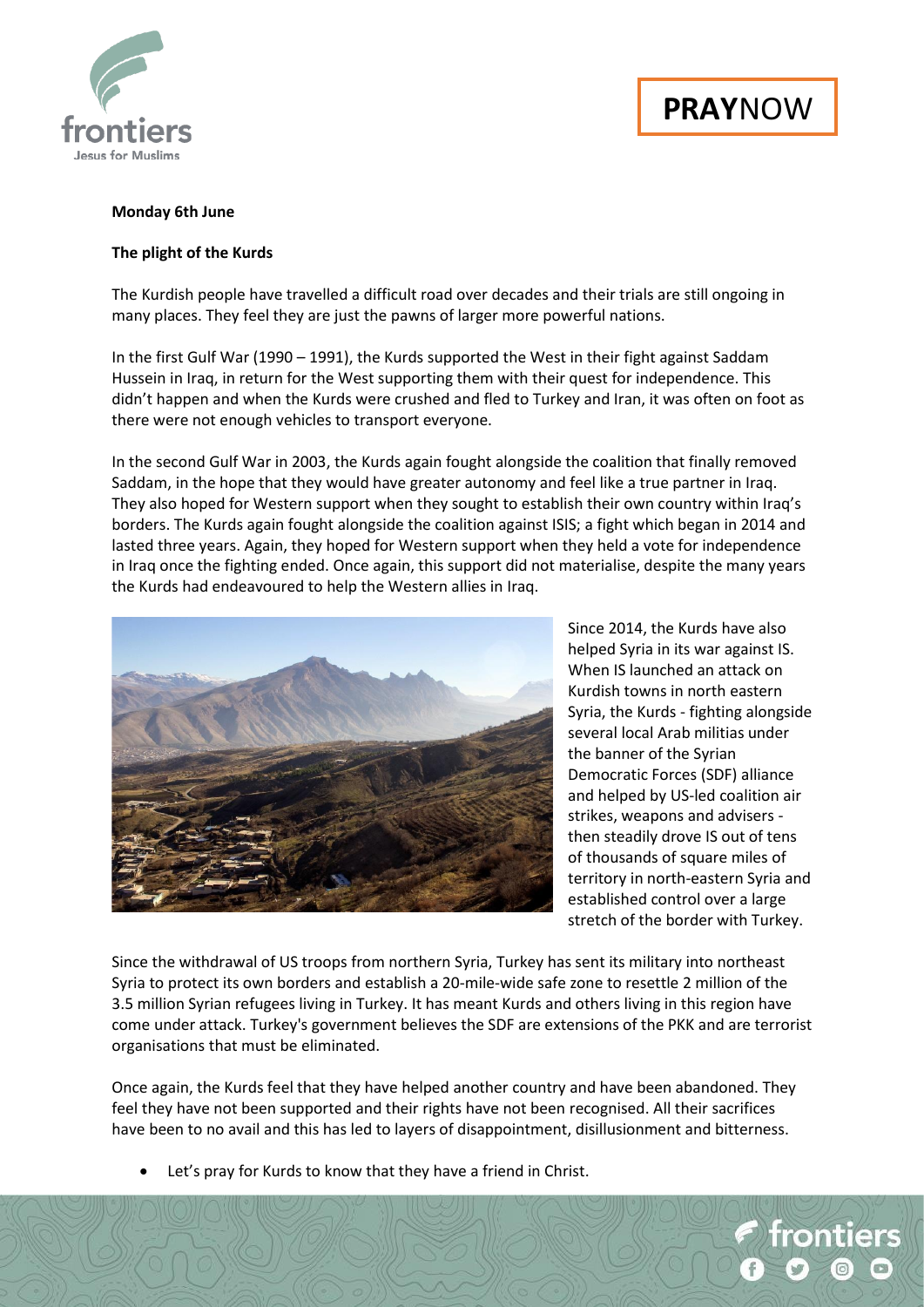



*"The Lord is close to the broken-hearted and saves those who are crushed in spirit." Ps 34:18 "I dwell in the high and holy place, and also with him who is of a contrite and lowly spirit, to revive the spirit of the lowly, and to revive the heart of the contrite."* Isa 57:15

- Let's pray that Kurds will come to know God as their refuge. "*The Lord is a refuge for the oppressed, a stronghold in times of trouble.*" Ps 9:9
- Pray for a complete change of heart for leaders in the region, so that they would protect the Kurds rather than fight against them.

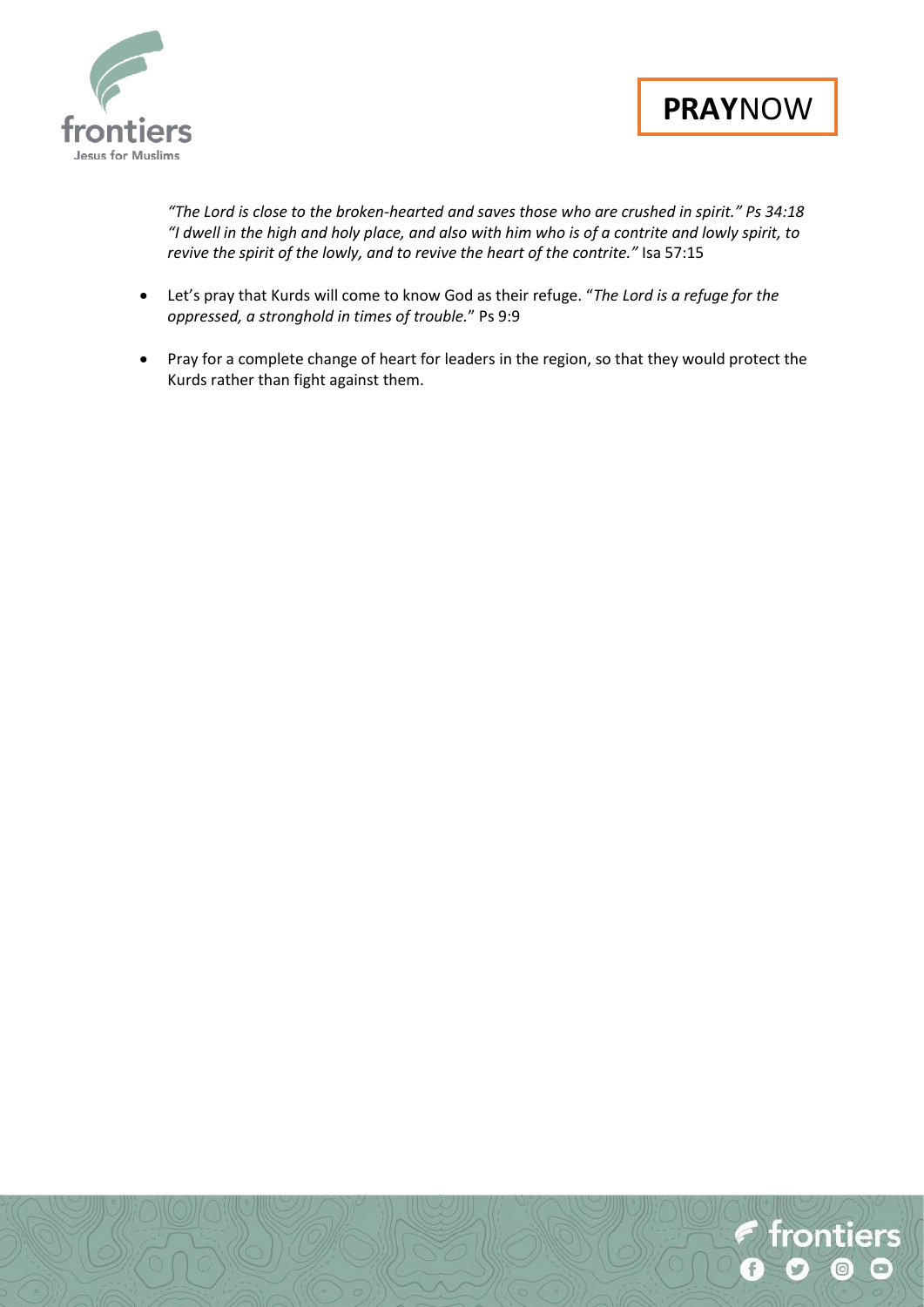

# **PRAY**NOW

# **Tuesday 7th June**

#### **Who are the Kurds?**

The Kurds are one of the indigenous peoples of the Mesopotamian plains and the highlands in what are now south-eastern Turkey, north-eastern Syria, northern Iraq, north-western Iran and southwestern Armenia. This area is known as Kurdistan.



Their roots go back as far as the Medes and the Persians. They're actually descendants of the ancient Medes mentioned in the Bible. The Medes may have been the people from whom the wise men came. They were the people who first saw that Jesus was Messiah and took gold to worship at His feet.

Today, between 25 and 35 million Kurds live in Kurdistan. They make up the fourthlargest ethnic group in the Middle East, but they have never obtained a permanent nation state. They are the largest people group in the world without a state of their own, but form a distinctive community, united through race, culture and language, even though they have no standard dialect. They dream of a homeland of their own one day.

Today it is estimated that 15 - 20 million Kurds live in Turkey, 2 - 3 million in Syria, 8 – 8.5 million in Iraq, 10 - 12 million in Iran and about 2,000 in Armenia. Other Kurds are spread far and wide, but are mainly concentrated in Germany, England, Sweden and the USA.

- Let's pray for the Kurdish people who need to know the peace, love and security that can only be found through a relationship with Jesus Christ.
- Pray for the thousands of small Kurdish communities that have no gospel witness; that God will raise up believers in each one.
- Let's pray that one day the Kurds will be able to live peacefully in a land they can call their own.

Sources:<https://www.bbc.co.uk/news/world-middle-east-29702440> [https://www1.cbn.com/cbnnews/israel/2019/october/who-is-turkey-attacking-and-why-this-will](https://www1.cbn.com/cbnnews/israel/2019/october/who-is-turkey-attacking-and-why-this-will-help-you-understand-the-kurds-and-the-people-of-northeast-syria)[help-you-understand-the-kurds-and-the-people-of-northeast-syria](https://www1.cbn.com/cbnnews/israel/2019/october/who-is-turkey-attacking-and-why-this-will-help-you-understand-the-kurds-and-the-people-of-northeast-syria)

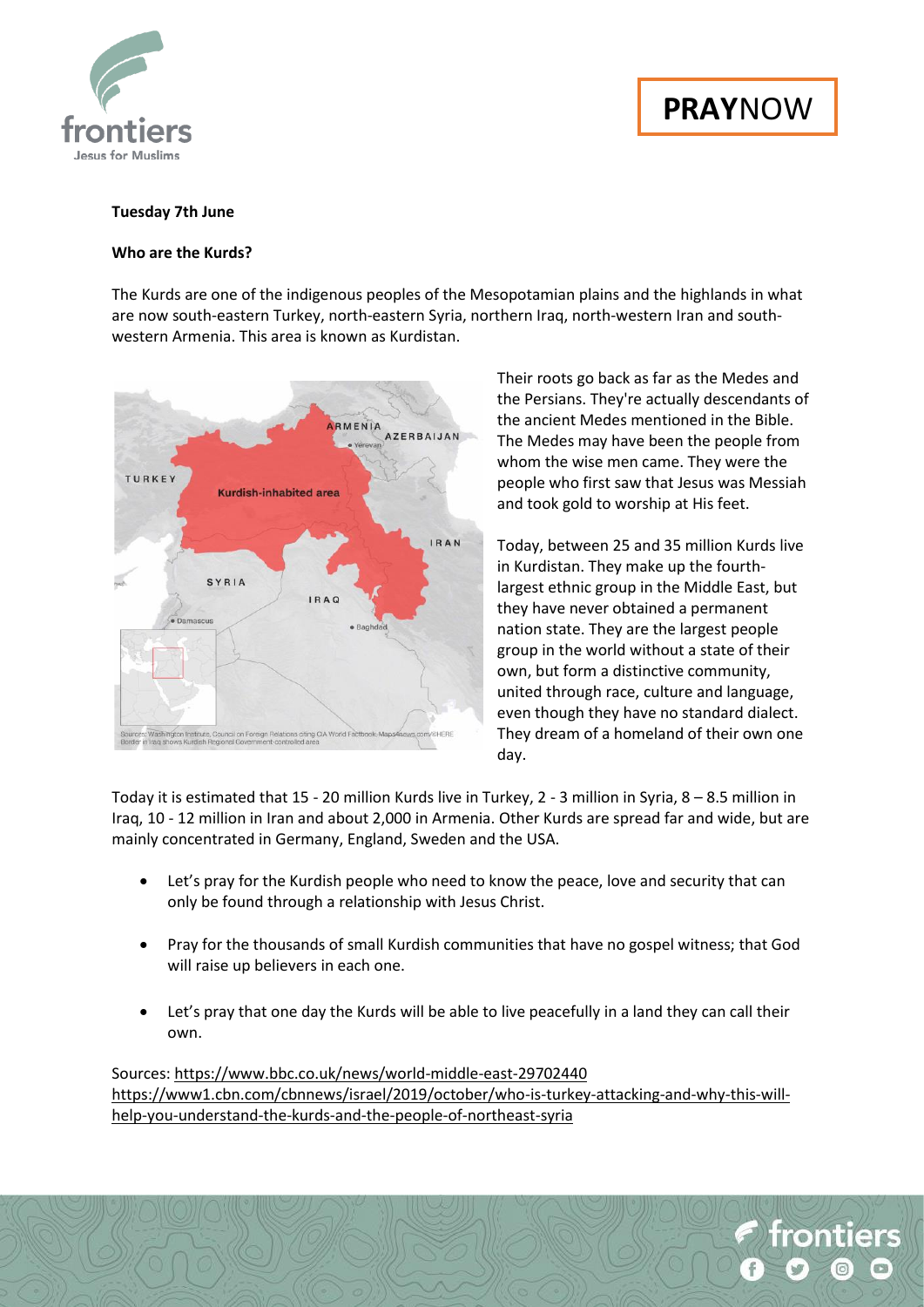



# **Wednesday 8th June**

#### **The situation for Kurds in Syria and Turkey**

Kurds make up between 7% and 10% of Syria's population. Before the uprising against President Bashar al-Assad began in 2011 most lived in the cities of Damascus and Aleppo and in three northern areas around Kobane in the centre, Afrin in the west, and Al Qamishli in the east.



Syria's Kurds have long been suppressed and denied basic rights. Some 300,000 have been denied citizenship since the 1960s and Kurdish land has been confiscated and redistributed to Arabs in an attempt to 'Arabise' Kurdish regions.

There is deep-seated hostility between the Turkish state and the country's Kurds, who constitute 15% to 20% of the population.

Kurds received harsh treatment at the hands of the Turkish authorities for generations. In response to uprisings in the 1920s and 1930s, many Kurds were resettled, Kurdish names and costumes were banned, the use of the Kurdish

language was restricted, and even the existence of a Kurdish ethnic identity was denied, with people designated 'Mountain Turks'.

In 1978, Abdullah Ocalan established the PKK, which called for an independent state within Turkey. They are seen as a terrorist organisation by the Turkish government. Six years later the group began an armed struggle, to try and end oppression and gain independence. Tens of thousands died on both sides during the long conflict between Kurds and Turks. There was a ceasefire in 2013, but the war in Syria ended that and conflict restarted and escalated.

Since then, more than 40,000 people have been killed and hundreds of thousands displaced.

- Let's pray for Kurds to be set free from all oppression and fear.
- Pray for Kurds to find their true home in Jesus Christ. "*but whoever drinks the water I give them will never thirst. Indeed, the water I give them will become in them a spring of water welling up to eternal life*." John 4:14
- Please pray for protection for Kurdish believers and for their testimony to draw many into the Kingdom of God.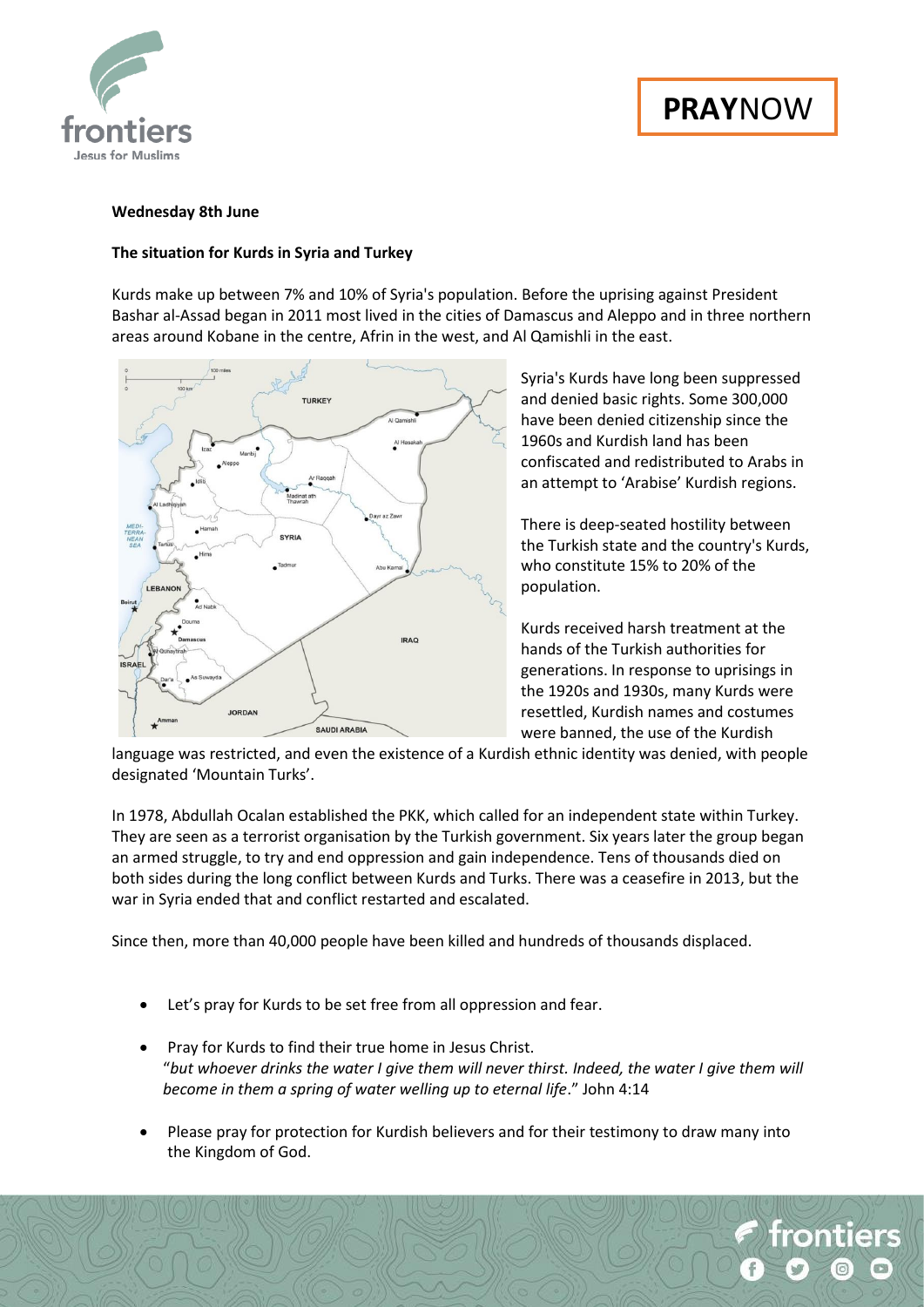

# **Thursday 9 th June**

# **Beliefs**

The majority of Kurds are Sunni Muslims but there is a great diversity of religious tradition and affiliation in Kurdistan. There are a significant minority of Kurds who are Shia Muslim and who follow mystical practices and rites. At one time, Kurdistan was a defender of Zoroastrianism, one of the world's oldest religions founded in Iran 3,500 years ago. Centuries later, Christianity flourished among them. Today, there are also unique minority religions like Yazidi and Ahl-i-Haqq.

The Kurds' cultural identity is that of being Muslim because they were born in the Middle East. Since the rise of IS, this identity has been dramatically weakened. The Kurds have listened to the sermons preached by this group in the name of Islam and want to distance themselves from it. They have begun to question what Islam is about and are now more open and willing to listen to the gospel message.

On the Pray for the Kurds website, they say that spiritually the Kurds have been uniquely placed by God to have a huge impact for His Kingdom in the Middle East. We also know that there are churches of Kurdish followers of Christ in Iraq and Syria.

- Pray that a revival amongst the Kurds would not only change the Kurdish people and their future, but surrounding people groups as well across the Middle East.
- Let's pray for the Kurds to come to know God and have a true relationship with Him, not merely a change of religious belief.
- Thank God that traditional Muslim background fellowships are growing in larger cities in Kurdistan. Let's pray for rapid growth in those coming to faith and Muslim background leaders to work together in unity to promote God's Kingdom.

Source of some material:<https://prayforkurds.com/>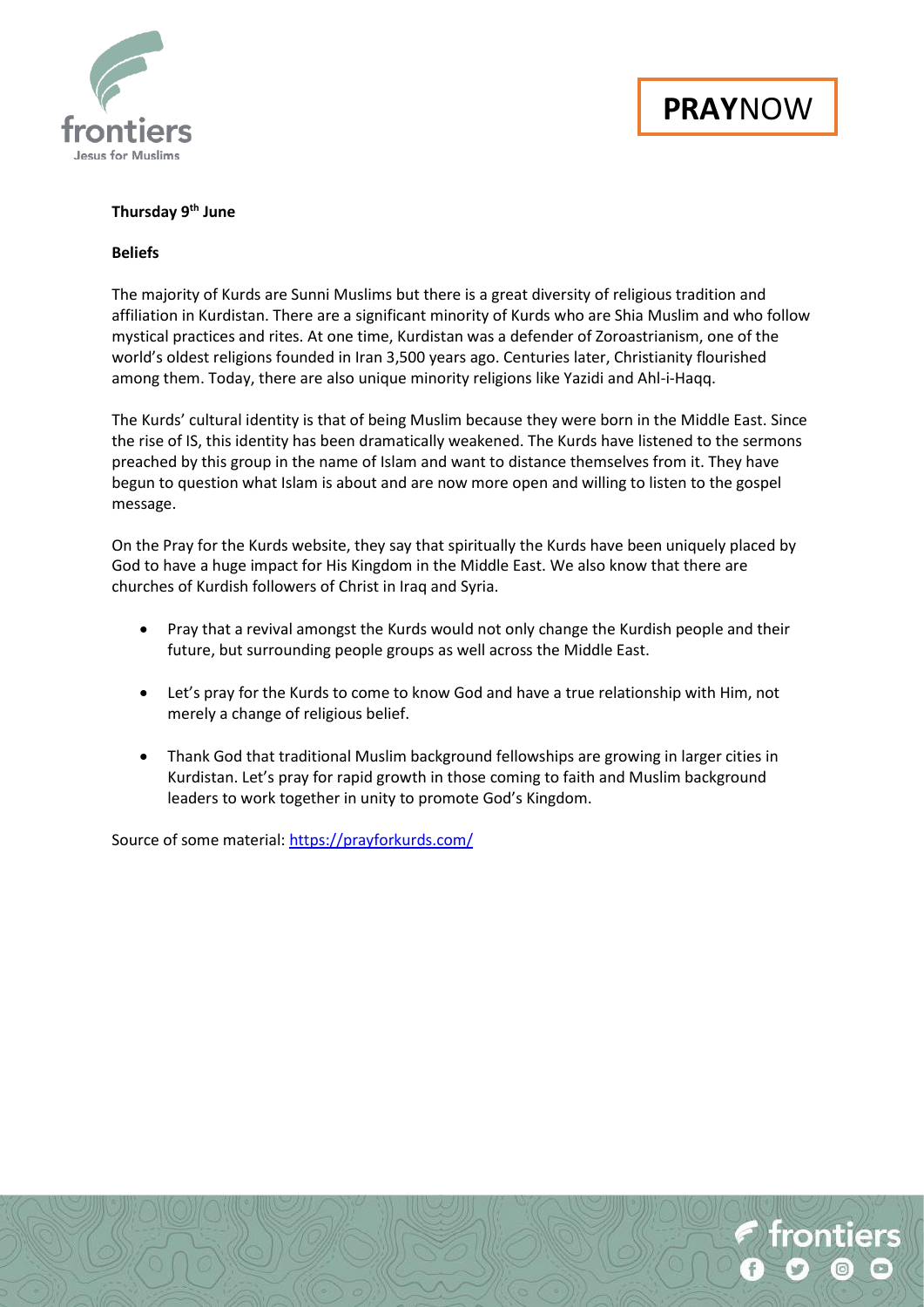

# **Friday 10th June**

# **Church and Kurdish believers**

Today it is quite difficult to know the status of the church in Kurdistan, when it is spread across such a diverse land. In Iran, where persecution has been intense, believers among the Kurds have only met in house churches and their number is largely unknown. In Iraq, it looked as if there was an explosion of church growth in the early 2000s, only to find that much of that faded away a decade later. Iraqi Kurdistan does boast one of the first Middle Eastern church buildings for Muslim background believers, the Kurdzman Church. In Turkey, small groups exist but currently there are no known groups of believers that regularly worship in Kurmanji (a Kurdish language). In Syria, many have come to faith in the last few years.

Clearly much work remains to reach people in every part of Kurdistan.

Join in the worship song, I Lift My Eyes Up, and let's sing this out for the Kurdish people: <https://youtu.be/L0p7xbk9P2I>

- Ask God to strengthen, encourage and protect the small number of Kurds who are believers.
- The political situation in Kurdistan means information about the progress of the church is limited. However, the gospel is being proclaimed and there are believers! Let's pray and lift up the church and its leaders and ask for great encouragement and endurance.
- Let's pray that Muslim background believers are led by the Holy Spirit to those whose hearts are receptive to the gospel message.
- Let's pray for this region to be transformed as Kurdish background believers change the spiritual atmosphere and for them to be seen as a true blessing to Muslims around them.

Source:<https://prayforkurds.com/>